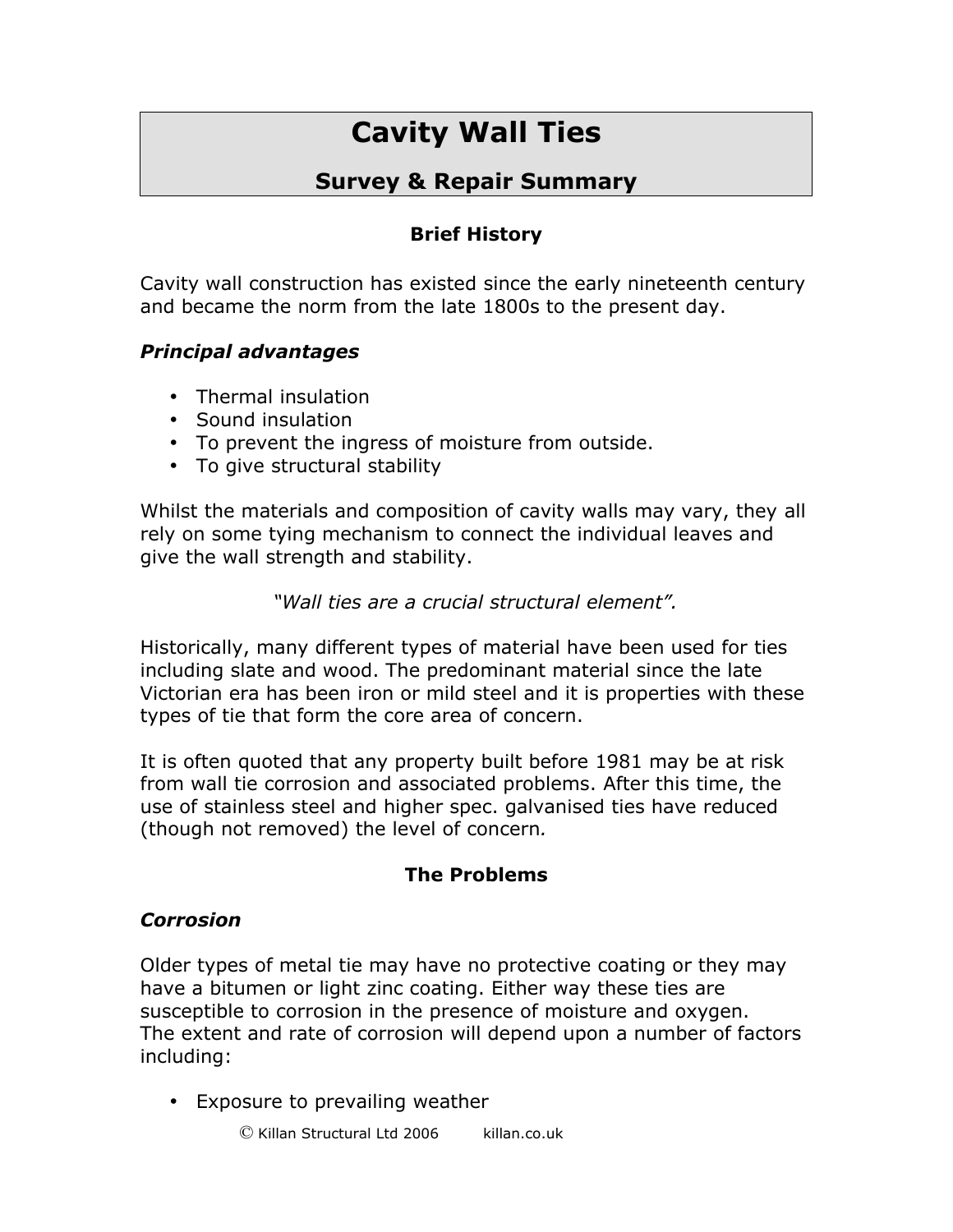- Type of mortar e.g. corrosive black ash mortar, weak and porous lime sand mortars.
- Condition of pointing.
- Poor design & construction e.g. blocked cavities, lack of dpc's.
- Environmental factors e.g. coastal locations.

Wall tie corrosion leads to a situation varying in severity from potential future maintenance to a catastrophic collapse of the structure.

As ties corrode they expand and this *expansive corrosion can produce distinctive horizontal cracking* within the bed joints (usually, though not exclusively, outer leaf).

Such problems are normally restricted to the thicker metal and "fishtail" ties.



Corroded thick metal ties where outer leaf has been dismantled

Wire ties (and other thin metals) are unlikely to expand sufficiently to cause cracking unless the bed joints are very tight and/or mortars very hard.

Patterns of horizontal cracks can seriously destabilise the structure and accelerate tie corrosion by increasing their exposure to moisture.

### *Tie Density*

The pattern of existing wall ties in many older properties is often found to be irregular and overall density is frequently inadequate.

Particular areas of concern are:

• Sides of door and window openings.

 $\heartsuit$  Killan Structural Ltd 2006 killan.co.uk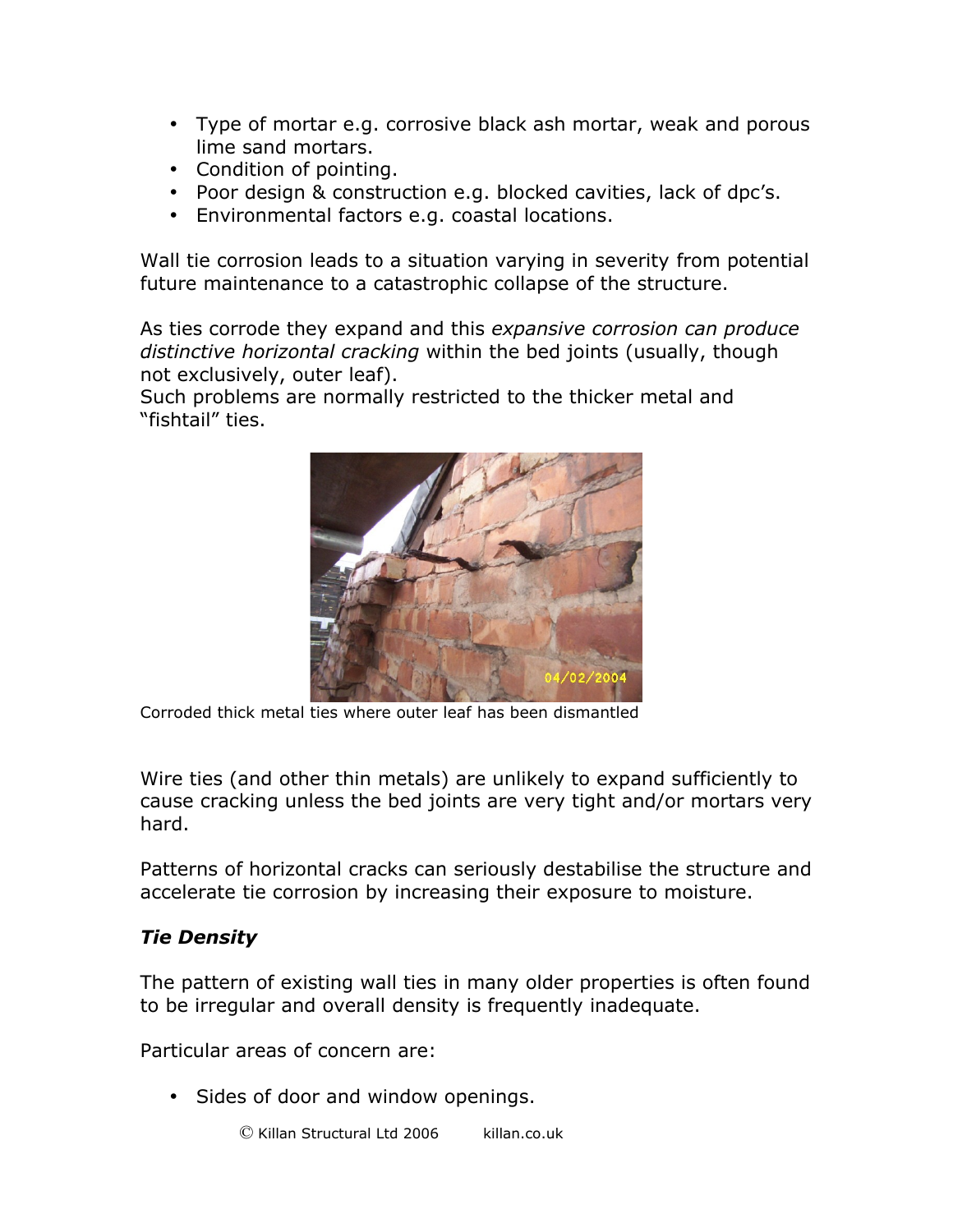• Verge & eaves levels.

Historically there was no additional tie allowance to these areas - can lead to potential weak points within the structure.

#### **Wall Tie Survey**

Key elements of the survey are as follows:

- Location & approximate age of the property.
- Establish the methods of construction. Cavity or solid. Inner and outer leaf materials. (NB form of construction may vary even within the same wall e.g. cavity brickwork reverting to solid at eaves level on a gable pike).
- Mortar type and condition. Overall condition of pointing
- Cavity width.
- Cavity insulation?
- Note all cracks and obvious signs of movement bowed or bulging walls.
- Particular attention to horizontal cracks and/or wide joints which have been cosmetically repointed (NB these may only be noticeable at higher level where lighter loads are involved).
- Establish the pattern and overall density of ties.
- Establish the type of existing tie wire butterfly, fishtail etc (NB rare though not unknown for different types of tie to be used even within the same wall).
- Establish the condition of the existing ties extent and severity of corrosion.
- Does the location of corroded ties correspond to any of the cracking already noted?
- Distinguish between cracks caused by corroded ties and that caused by other corroded metal e.g. steel lintels, down pipe fixings etc.
- Tie embedment are they long enough to suit cavity width; are they correctly positioned?

#### *Equipment*

Several specialist items are required to carry out a thorough survey.

- Metal detector to locate ties
- Cordless hammer drill for inspection holes
- Endoscope to examine ties in the cavity
- Chisels to remove mortar and/or individual bricks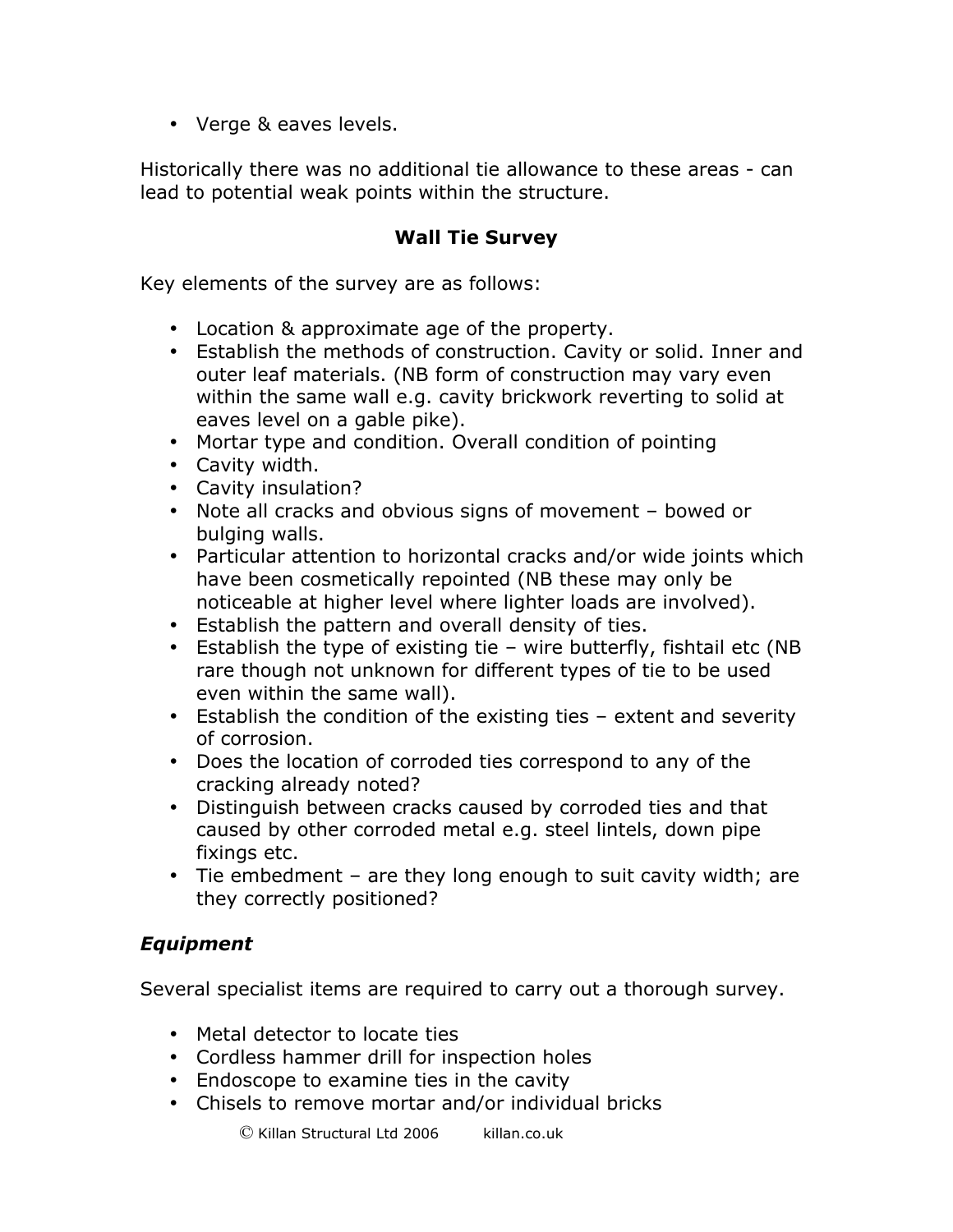• Mortar & dyes etc. for making good

*NB Cavity insulation is an additional complication. Often it is sufficient to expose the ends of sample ties by chasing out mortar joints to the outer leaf. In some cases it may prove necessary to remove individual bricks.*

#### **Repair Strategies**

The results of the survey will dictate the next stage which can range from no action through to complete rebuild of entire walls. Generally the most cost effective solution lies between these extremes.

Detailed recommendations are given within BRE Digests 329 & 401 and BSI DD140.

The majority of solutions will be found amongst the following.

- Complete tie replacement is recommended where the ties exhibit evidence of extensive corrosion and definitely where rusting is visible.
- For most walls the recommended fixing density is 2.5 ties/ $m<sup>2</sup>$ with additional ties at 300mm vertical centres at sides of openings and up verges.
- Where the existing ties are thin metal or wire butterfly type which have not caused any cracking, it is generally acceptable for them to remain in place.
- Where expansive corrosion of ties is causing cracking in the outer leaf these ties should be removed or structurally isolated from the outer leaf. *This can only be completed after the installation of remedial ties and is usually the more disruptive and expensive element.*
- If the ties are in good condition but low in density then it may be necessary to install supplementary ties e.g. at sides of openings.

#### *Remedial Tie Installation*

A wide selection of remedial ties are available and a competent contractor will be able to decide upon the most appropriate product. Selection should be based upon the results of the initial survey and particularly the inner and outer leaf substrates & cavity width.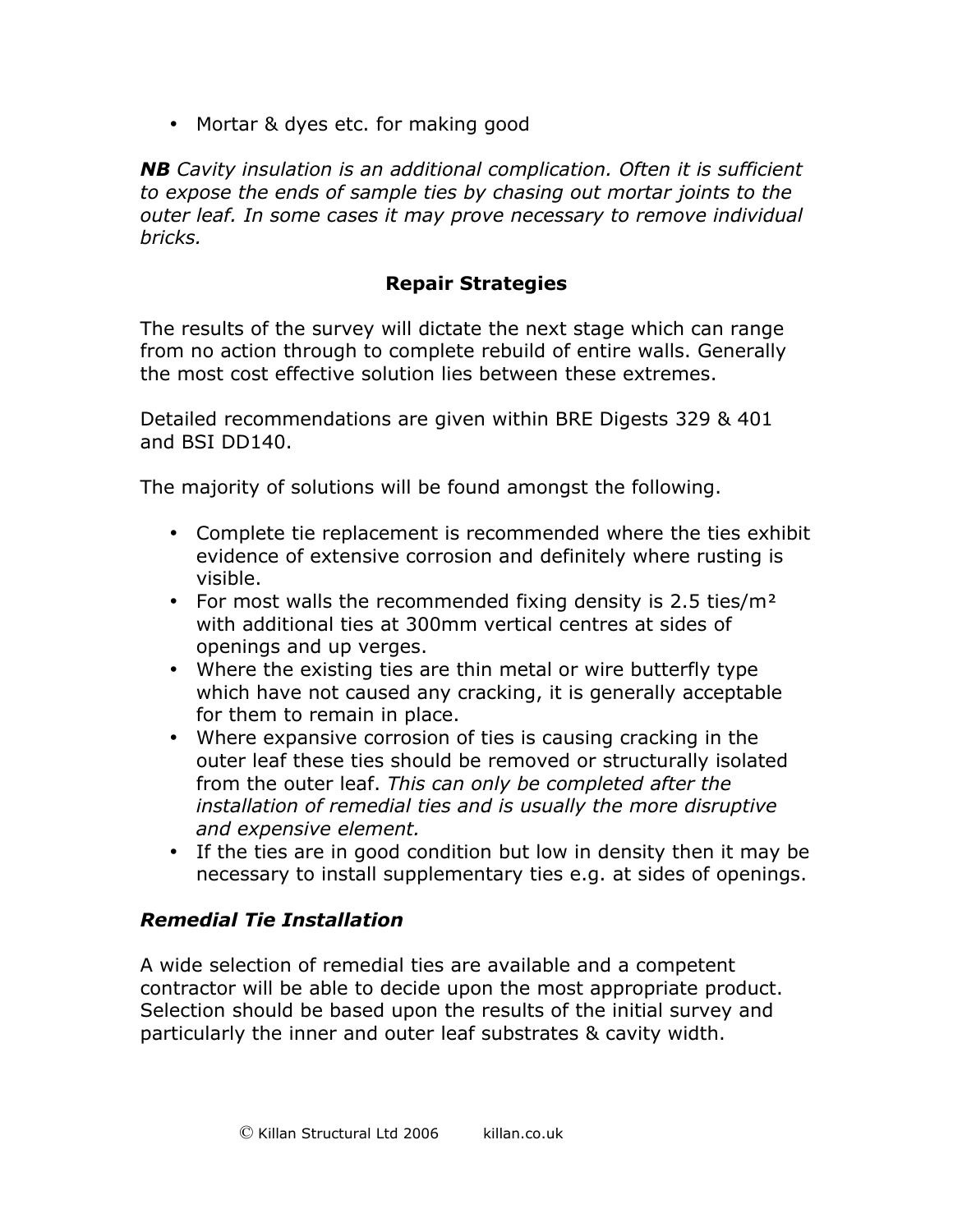- *A single standard product will not cover all eventualities and, even with the benefit of an accurate survey, installation teams should be aware of and equipped for variations in construction.*
- Ties may be installed from inside the property if extensive refurbishment is taking place. Usually the ideal option since there is no visual impact.
- It is acceptable for ties to be installed through mortar joints where the joints are tight (approx. ‹8mm). Reduces the visual impact particularly on smooth faced & decorative brickwork.
- Where holes are drilled through the centre of bricks it is important to achieve as close a match as possible by dyeing mortars on site.
- Operative experience and supervision is crucial to ensure that ties are installed correctly.

#### *Treatment to Existing Ties*

When the repair strategy dictates treatment to the existing wall ties these must first be detected (using a metal detector and/or borescope).

- Complete removal of the ties is necessary where there is evidence of damage to both inner and outer leaves. This involves removal and replacement of individual bricks.
- Where damage is limited to the outer leaf then it is acceptable to structurally isolate the ties from the bed joints. Several methods can be used including the use of plastic isolation sleeves.

Structural isolation proves sufficient for the majority of cases. However the procedure is necessarily time consuming, requires more in the way of access and substantially increases the costs when compared to a basic tie replacement.

*NB If a property is in need of general repointing then it is a good idea, both financially & aesthetically, to undertake this at the same time as treatment to existing wall ties.*